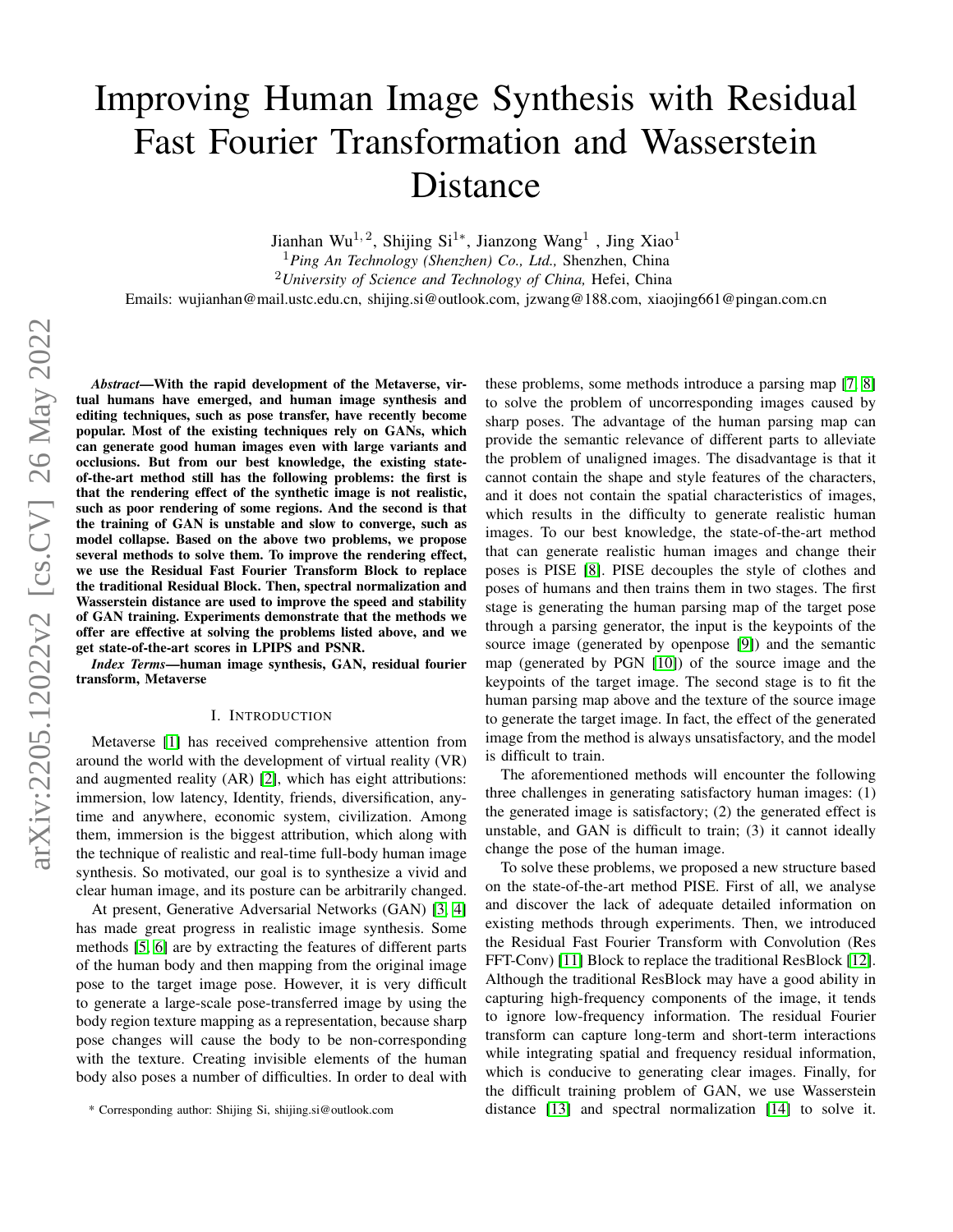

<span id="page-1-0"></span>Fig. 1. *Overview of our model*. Our model consists of parsing generator and image generator, training parsing generator requires a pair of source-target images  $I_S, I_T$ , then obtaining human keypoints  $K_S, K_T$  and human parsing map  $P_S, P_T$  respectively by using openpose and PGN framework. We concatenate  $K_S, P_S, K_T$  as the input of parsing generator, then the input is fed into an Unet-type network that generates a target parsing map with the same size of P<sup>T</sup> , which contains body shape information. To get the vivid image with detailed texture (*e*.*g*.style of clothing), we extract the Per-region feature information  $P_{S_j}$  from the source image via VGG type network, then we concatenate the parsing map to the above  $K_S, P_S, K_T$  and normalize it along with the region information  $P_{S_j}$  to combine the information of source texture and target parsing map. Finally, the target image can be generated by spatial normalization and decoder.

Using Wasserstein distance can solve the problem of gradient disappearance, and using spectral normalization can limit the gradient of the discriminator not to exceed the Lipschitz constant k, which makes the discriminator satisfy Lipschitz continuity. The results of qualitative and quantitative experiments demonstrate that our method can not only guarantee the function of changing human pose arbitrarily but also improve its performance, reaching the best scores in LPIPS [\[15\]](#page-6-14) and PSNR [\[16\]](#page-6-15). Our contributions are summarized as follows:

- We use the Res FFT-Conv Block to replace the traditional Residual Block to improve the performance of generated images and analyze its applicability in principle.
- Spectral normalization and Wasserstein distance are used to improve the speed and stability of GAN training.
- We conduct abundant experiments to demonstrate the effectiveness of our method in comparison with some other baseline methods. And a comprehensive ablation study reveals the contribution of each part to the effectiveness improvement.

# II. RELATED WORKS

The pipeline we used involved lots of human image synthesis techniques. We are interested in the most effective jobs and applying them to our structure.

## *A. Human Image Synthesis*

Human image synthesis technique has been widely studied, which is mainly divided into 3D images and 2D images. 3D human image synthesis mainly relies on 3D human models (such as SMPL [\[17\]](#page-6-16)). Human image synthesis and reconstruction are achieved by learning parameters of a 3D human model with deep neural networks [\[18\]](#page-6-17). Two-dimensional image synthesis mainly relies on GAN. The generator and the discriminator are jointly restricted and upgraded under each iteration. A variety of images that are sufficiently clear and vivid can already be generated with the development of GAN. For example, pix2pix [\[19\]](#page-7-0) can convert one type of image to another type, which uses conditions such as semantic information to generate high-resolution images, and can edit the semantic information of the target images to achieve the function of editing images.  $PG<sup>2</sup>$  [\[20\]](#page-7-1) first introduced pose transfer of human image, which concatenates the source image, source pose, and target pose as input to learn the target image, but the details of generated images by PG is not satisfactory. To alleviate the situation of generating image blur, they use a coarse-to-fine framework to deal with it. SCAGAN [\[21\]](#page-7-2) first alleviates the spatial misalignment by transferring the edge content to the target pose in advance, satisfactory human images are then synthesized by combining the appearance features of the source images, target pose keypoints, and prior content in the edge domain. The most recent developed work in human image synthesis is PISE. They decouple the shape of the character and the style of the clothes, and then use Per-region normalization [\[22\]](#page-7-3) and Spatial-aware normalization to achieve the functions of human pose transfer and texture transfer. However, the effect of the human image produced by this method is not ideal. In this paper, we found its problems through experiments and solved them by applying Res FFT-Conv Block and Wasserstein distance.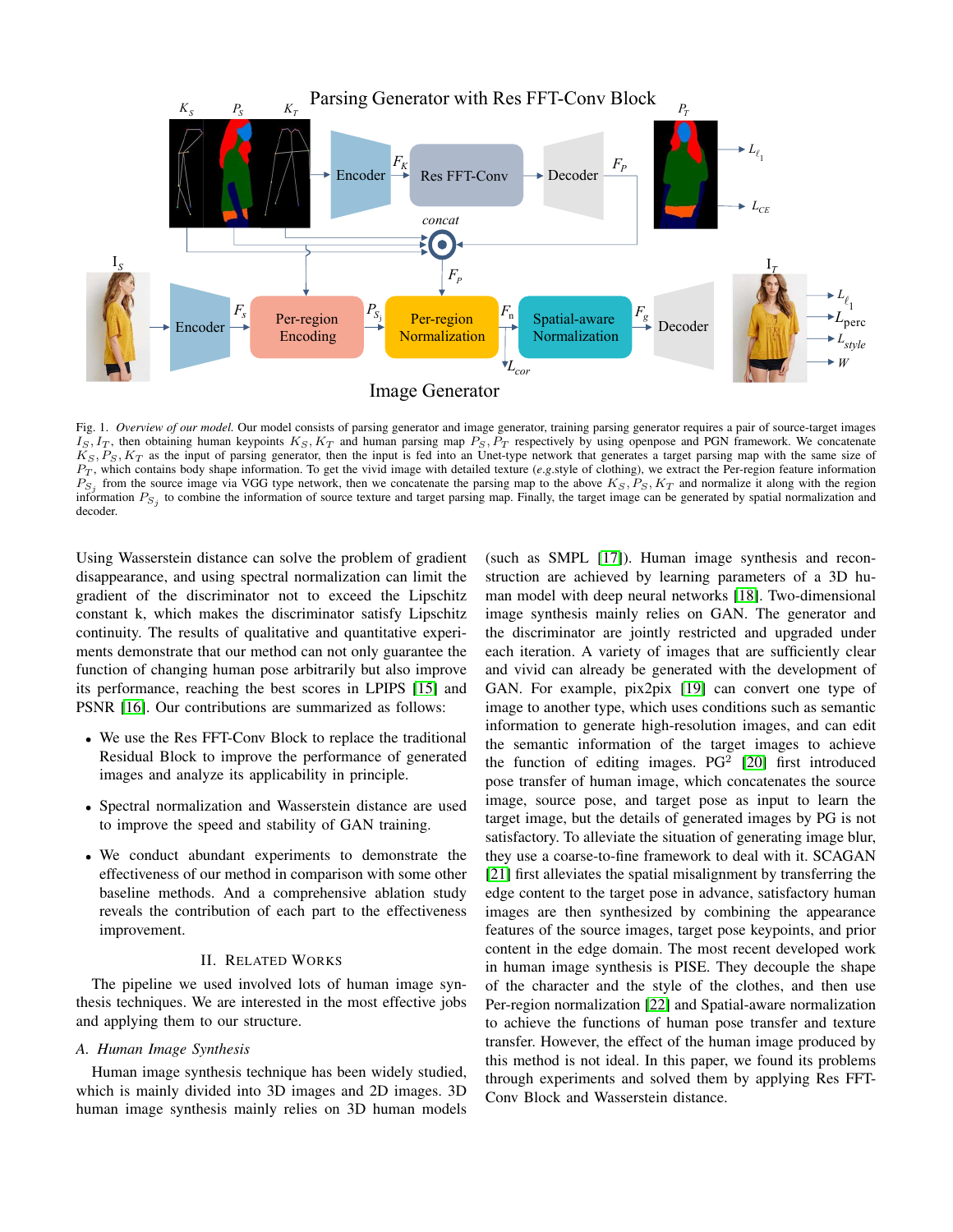# *B. Residual Fourier Transformation*

Since Kaiming He proposed ResNet in image classification, the idea of introducing residuals has become very popular. The introduction of residual block can make the network deeper, have better generalization performance, and can effectively avoid gradient collapse [\[23\]](#page-7-4). In the field of image synthesis, the residual idea is often transferred to use ResBlock, which can learn the difference between clear and blurred images. STDGAN [\[24\]](#page-7-5) uses ResBlock to denoise images. DRB-GAN [\[25\]](#page-7-6) improves the effect of style transfer by using dynamic ResBlock. L2M-GAN [\[26\]](#page-7-7) uses ResBlock to learn to manipulate latent space semantics for facial attribute editing. These all indicate the excellent learning ability of ResBlock. However, ResBlock often only focuses on high-frequency information [\[11\]](#page-6-10), and generating clear photos requires both highfrequency information and low-frequency information. A lot of ResBlocks are used in the PISE network architecture, which leads to the unsatisfactory effect of the generated images. The Res FFT-Conv Block has an excellent performance in tasks such as denoising and image generation, and it can capture both high-frequency information and low-frequency information. Therefore, we use Res FFT-Conv Block instead of ResBlock to focus on the interaction of long-term and shortterm information. The experiment results show that although the Res FFT-Conv Block is a simple plug-and-play module, it has a significant effect on improving image clarity and realism.

## III. METHODOLOGY

We achieve the purpose of decoupling human pose and clothing style by using two generators, which are the parsing map generator with Res FFT-Conv Block and the image generator, and their parameters are updated and generated by different loss constraints. The overall framework is shown in Figure [1.](#page-1-0) Next, we introduce the generator, discriminator, and loss function one by one.

# *A. Parsing Generator With Res FFT-Conv Block*

The Parsing generator is an Unet-like network that is responsible to generate a parsing map of the target pose. Specifically, in the training phase, we require a pair of source-target images  $I_S, I_T$ , then obtaining human keypoints  $K_S, K_T$  and human parsing map  $P_S$ ,  $P_T$  respectively by using openpose [\[9\]](#page-6-8) and PGN [\[10\]](#page-6-9). The source action key point  $K_s$ , the target action key point  $K_t$ , and the source parsing  $P_s$  are concatenated together as input and then pass through an encoder-decoder network to output the parsing  $P_r$ . The encoder is composed of 4 layers of downsampling convolutional layers, the corresponding decoder is composed of 4 layers of upsampling convolutions. Since the parsing map of the target action is very important for the final generation of the target image, and will directly affect the effectiveness of the subsequent image generator. It is obvious that if the effect of the parsing map is not good, it is impossible to generate an ideal image. We found that the generation effect of the parsing map of the target pose of the PISE method is not very good during the experiment. Inspired by [\[11\]](#page-6-10), we use Res FFT-Conv Block instead of ResBlock, as shown in Figure [2,](#page-3-0) the difference from traditional ResBlock is that a stream based on a channel-wise FFT [\[27\]](#page-7-8) to attention to the global context in the frequency domain. It can be seen as a Discrete Fourier Transform (DFT), the 1D version can be expressed as:

$$
X[k] = \sum_{j=0}^{N-1} x[j] e^{-i\frac{2\pi}{N}kj} \tag{1}
$$

Where  $X[k]$  represents the spectrum at the frequency  $w_k =$  $2\pi k/N$ , *i* is the imaginary unit, and  $x[j]$  is the sequence of N complex numbers. It can be seen from the above formula that when n takes any value, the corresponding spectrum has global information, which makes such a block enjoys benefits from modeling both high-frequency and low-frequency discrepancies. Note that an important property of DFT is that  $x[j]$  is conjugate symmetric. That is:

$$
X[N-k] = \sum_{j=0}^{N-1} x[j] e^{-i\frac{2\pi}{N}(N-k)j} = X^*[k] \tag{2}
$$

The symbols here have the same meaning as the symbols in Equation (1). The same can be applied to 2D DTF, namely  $X[M - u, N - v] = X^*[u, v]$ . In our code, we use the more simplified and efficient FFT in PyTorch instead of DFT. The specific FFT process is as follows:

- 1) we perform FFT on the real part to obtain the frequency domain feature  $F(x)$ , where  $x \in \mathbb{R}^{H*W*C}$ . H, W, and C represent the height, width, and channel of the feature tensor.
- 2) the feature extraction operation is performed on the feature  $F(x)$  to get feature z through two  $1 \times 1$  convolutional layers and an activation layer ReLU [\[28\]](#page-7-9) in the middle, where the  $1\times1$  convolution kernel is used for not changing the size of  $F(x)$  and getting a wider receptive field.
- 3) applies inverse 2D real FFT to convert back to spatial (time-domain) features.

It is worth noting that to make the size of the input and output consistent, we use a width of W/2 when performing the FFT operation.

## *B. Image Generator*

The goal of the image generator is to migrate the textures of human regions of the source pose image to the parsing map of the target pose. The generator used here is similar to PISE, that is, the encoder is first used to extract the regional style texture corresponding to the image  $I_s$  of the source pose and the parsing map  $P_s$ , then use the normalization technique to fit the texture and pose. Since there are invisible areas between the source pose image and the target pose image, joint local and global per-region average pooling is used to extract the regional style features corresponding to the source pose image and the parsing map to fill the invisible area. The joint local and global per-region average pooling are formulated as:

$$
P(S_{s_j}) = \begin{cases} avg(F_i \cdot S_{s_j}), & \sum S_{s_j} > 0\\ w, & \sum S_{s_j} \le 0\\ w, & \sum S_{s_j} \le 0 \end{cases} \tag{3}
$$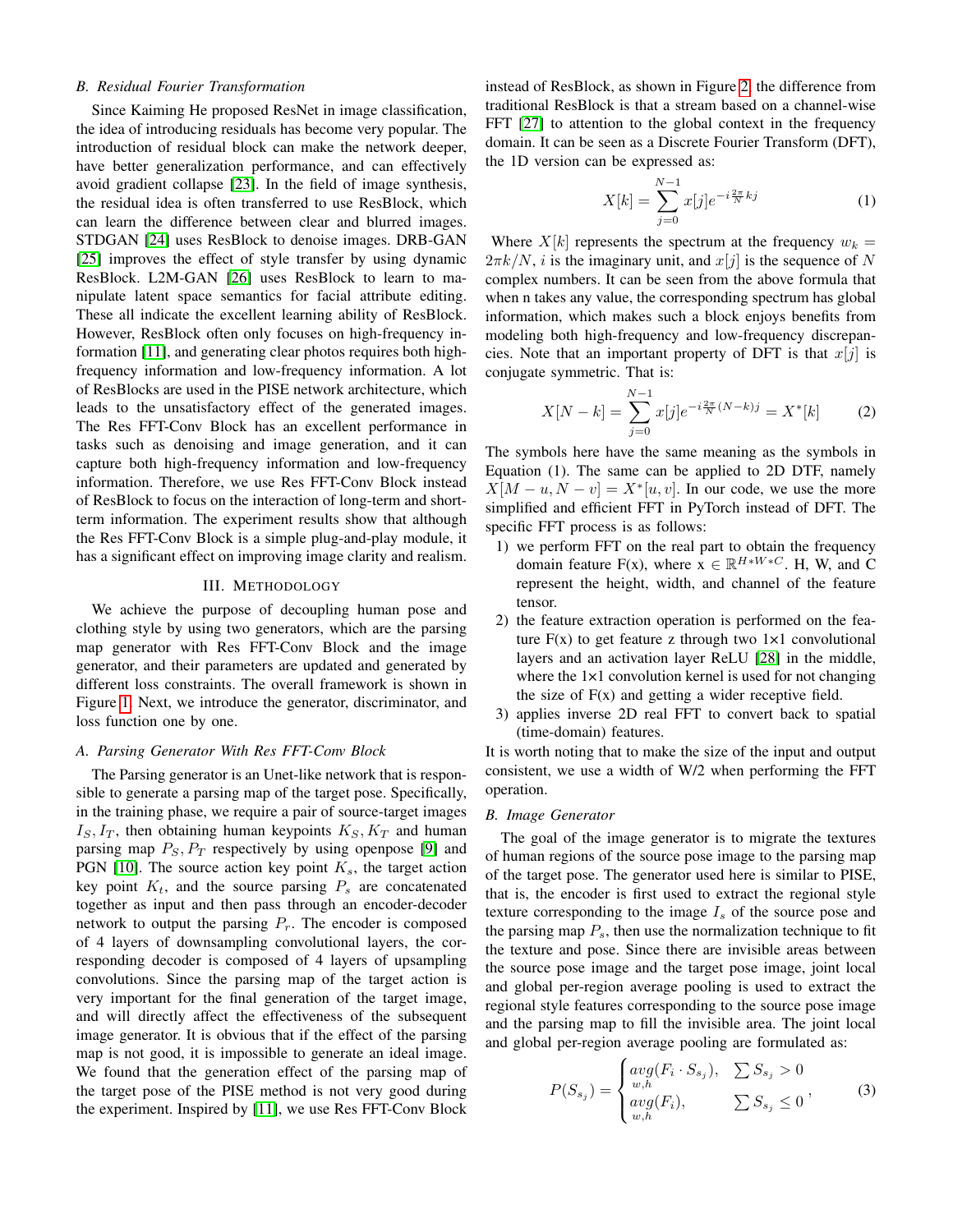

<span id="page-3-0"></span>Fig. 2. Res FFT-Conv Block.

Where  $F_i$  is the feature map of Per-region Normalization,  $avg(\cdot)$  represents the spatial average pooling,  $S_{s_i}$  denotes the semantic map of the source image. To focus on more spatial information, we use Spatial-aware normalization to preserve the spatial information of the source image. Besides that, Resblock here is also replaced with Res FFT-Conv Block to cover more information. Finally, go through a decoder to obtain the desired target pose image  $I_T$ .

# *C. Discriminator*

In order to distinguish high-resolution real images from generated images, the discriminator needs a large receptive field, which requires a large convolution kernel or a deep convolution layer. Inspired by [\[29\]](#page-7-10), We use a multi-scale residual discriminator, which can harvest a large receptive field with a small amount of network capacity. Its main architecture is VGG-19 [\[30\]](#page-7-11), and the residual module is used to correspond to the parsing generator. In addition, we deploy spectral normalization in the discriminator to overcome the problem of model instability. Spectral normalization is to decompose the parameter  $W$  of each layer of the neural network by SVD [\[31\]](#page-7-12) and then limit its maximum singular value to 1. Specifically, firstly use SVD to calculate the largest singular value  $\sigma(W)$ of  $W$ , and then divide  $W$  by its largest singular value to get the normalized result. The formulas are as follows:

$$
\sigma(W) = \max_{h:h \neq 0} \frac{\|Wh\|_2}{\|h\|_2} \tag{4}
$$

$$
W_{SN} = \frac{W}{\sigma(W)}\tag{5}
$$

where  $\sigma(W)$  is the largest singular value, which is estimated by the power iteration method for simplicity of calculation. In this way, the maximum stretch factor of each layer for the input x will not exceed 1, which makes the discriminator satisfy the Lipschitz continuity [\[32\]](#page-7-13).

## *D. Loss Functions*

Since there are two generators, and each generator plays a different role, we first train the two generators separately and then perform end-to-end fine-tuning training.

*1) parsing generator loss:* For the training of the parsing generator, it can be regarded as supervised learning, and its loss can be written as:

$$
L_{parsing} = \lambda_{p\ell} L_{\ell_1} + L_{CE}.\tag{6}
$$

3×3 Conv Where  $\lambda_{p\ell}$  is the coefficient of the  $\ell_1$  item, and L1 loss can be formulated as:

$$
L_{l_1} = ||P_g - P_t||_1. \tag{7}
$$

 $L_{CE}$  is the cross-entropy loss function, which is responsible for generating the correct semantic label (8 in this paper), its expression is:

$$
L_{CE} = -\frac{1}{N} \sum_{i=0}^{N-1} P_{t_i} \log(\text{Softmax}(P_{g_i}))
$$
 (8)

Where the  $P_{t_i}$  and  $P_{g_i}$  represent respectively the parsing map of target and source images. The L1 loss is to generate the correct image at the pixel level. The combined effect of the above two losses makes the parsing generator capable of generating an ideal parsing map.

*2) image generator loss:* In brief, the image generator's job is to texture the generated parsing map, so two main points are involved: the first is that the generated features and the features of the target image are in the same domain. We use a correspondence loss to constrain the generated image features aligned with the target features of the pre-trained VGG-19 in the same domain, and the formula is as follows:

$$
L_{cor} = ||F_n - \phi_i(I_t)||_2.
$$
 (9)

Where  $F_n$  denotes the generated features,  $\phi_i(I_t)$  represents the features of the target image from VGG-19. The second is to generate a target image that is as realistic as possible. In our experiments, we used four losses:

$$
L_{\ell_1} = ||I_g - I_t||_1. \tag{10}
$$

$$
L_{perc} = \sum_{i} ||\phi_i(I_t) - \phi_i(I_g)||_1.
$$
 (11)

$$
L_{style} = \sum_{j} ||G_{j}^{\phi}(I_{t}) - G_{j}^{\phi}(I_{g})||_{1}.
$$
 (12)

$$
\mathcal{W}[p,q] = \inf_{\gamma \in \prod[p,q]} \iint \gamma(x,y)d(x,y)dxdy \tag{13}
$$

Where  $L_{\ell_1}$ ,  $L_{per}$ ,  $L_{style}$ ,  $W[p, q]$  represent L1 loss, perceptual loss, style loss, Wasserstein distance respectively.  $\phi_i(*)$  denotes the feature of  $[ReLU_i_1]$  of the pretrained VGG-19 model.  $G_j^{\phi}$  represents the feature of  $[ReLU2_2, ReLU3_4, ReLU4_4, ReLU5_2]$  of the generator. The  $L_{l_1}$  is mainly to align the generated image with the target image at pixel level. The  $L_{perc}$  is to generate more ideal quality images at the human perceptual level. The  $L_{style}$  measures the statistical difference between the image generated after the activation layer and the target image. The Wasserstein distance [\[33\]](#page-7-14) is to solve the problem that GAN is difficult to train and difficult to converge. The advantage of using the  $W[p, q]$  to measure the difference between the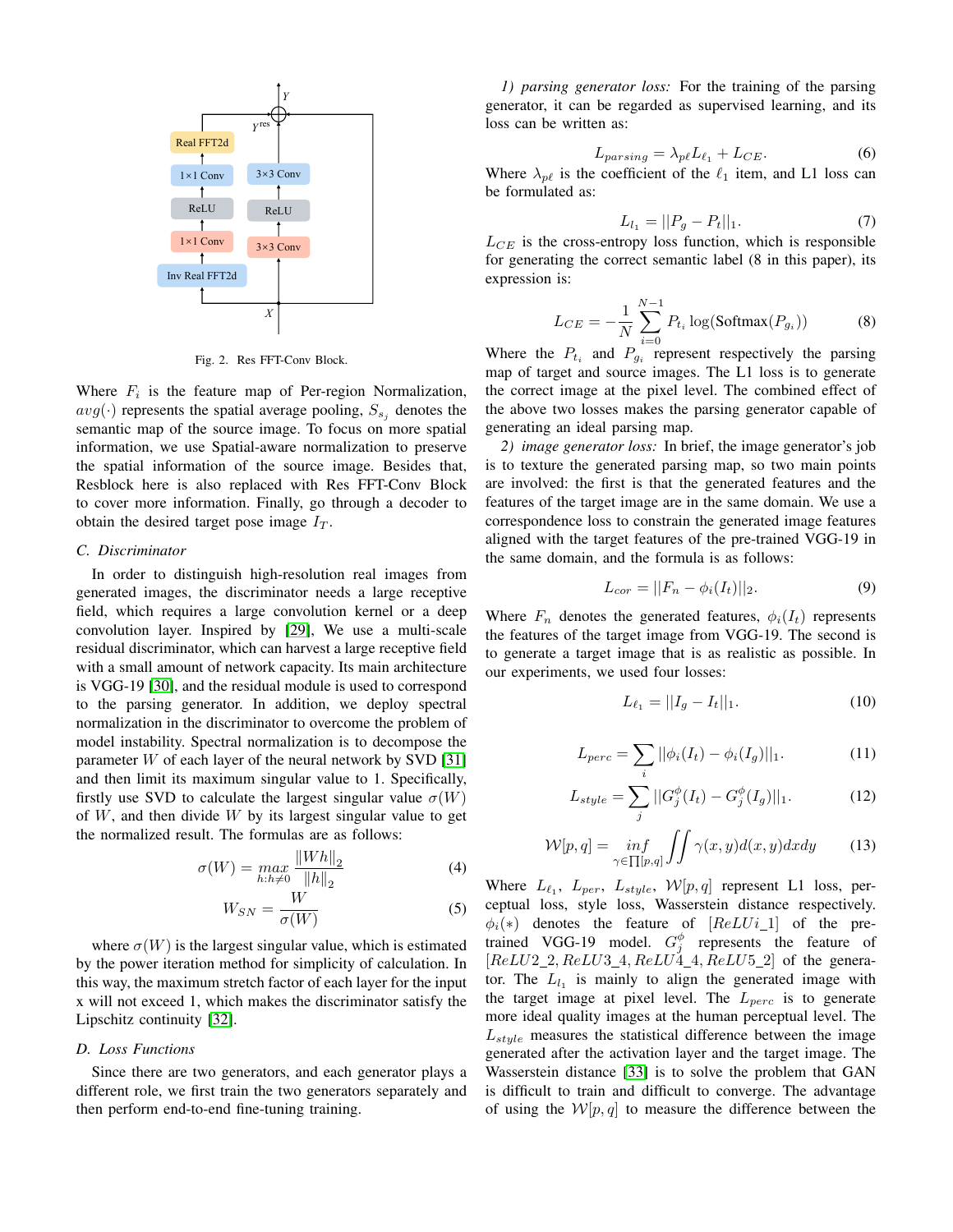generated distribution  $p$  and the real distribution  $q$  is that when there is no intersection or a small intersection between  $p$  and  $q$ . Even Wasserstein distance is not a constant, it can still measure the difference between the two distributions difference, which can alleviate the problem of model collapse. For ease of implementation, we use the Sinkhorn [\[34\]](#page-7-15) distance in PyTorch to replace the Wasserstein distance in our experiments. To sum up, the loss of the image generator can be expressed as:

$$
\mathcal{L}_{image} = \lambda_c L_{cor} + \lambda_{\ell} L_{\ell_1} + \lambda_p L_{perc} + \lambda_s L_{style} + \lambda_a \mathcal{W}
$$
 (14)

where  $\lambda_c$ ,  $\lambda_{\ell}$ ,  $\lambda_p$ ,  $\lambda_s$  and  $\lambda_a$  are weights that balance contributions of individual loss terms.

# IV. EXPERIMENT SETUP

# *A. Dataset*

We conduct experiments on DeepFashion [\[35\]](#page-7-16) dataset, which contains 800000 images, including many male and female models in different poses, various clothes, and buyer shows. We chose DeepFashion In shop Clothes Retrieval Benchmark according to the task of pose transfer, which contains 52712 model and clothes images with a resolution of  $256 \times 176$ . In our experiments, the dataset is split into 110416 pairs by the processing method in PATN [\[36\]](#page-7-17), of which 101966 pairs were used for training. In order to reflect the practicality of our model, the characters in our test set are different from those in the train set.

#### *B. Implementation Details*

We use the training strategy used in PISE unless specified. The batch size (16), total training iteration (500000), optimizer (Adam), and initial learning rate  $(1 \times e - 4)$  are the network training hyperparameters (and the default settings we use). Using the cosine annealing approach, the learning rate is gradually reduced to  $1 \times e - 6$ . And we use 4 Tesla-V100 with 16G memory to experiment.

## *C. Metrics*

To assess the effect of our generated images, we employ two typical metrics: First, Learned Perceptual Image Patch Similarity (LPIPS) [\[15\]](#page-6-14) that is more in line with human perception is employed to measure the perceptional distance between the generated images and the ground-truth images. Second, we compute the error of each pixel between the ground-truth and generated images using the peak signal-tonoise ratio (PSNR).

# V. EXPERIMENTAL RESULTS

## *A. Qualitative Comparison*

At present, the methods for synthesizing human images are as follows: PATN [\[36\]](#page-7-17), XingGAN [\[5\]](#page-6-4), BiGragh [\[37\]](#page-7-18), ADGAN [\[7\]](#page-6-6), GFLA [\[38\]](#page-7-19), PINet [\[39\]](#page-7-20), and PISE, and the best methods is PISE. We reproduced the results of PISE according to the open-source code provided by its author. The comparisons between the images of our method and the images in PISE are shown in the figure [5.](#page-6-18) It is worth noting that some of the results are better than those in the PISE paper. That's because we retrained and retested the model with the size 256  $\times$  176 of input using the author's pretrained model. It can be seen that the results of PISE are better than other methods in some aspects. However, the PISE method fails to generate ideal character details, such as color and clothes. Our method uses Res FFT-Conv Block to retain the global information and hence generate the more realistic color and expression of human images. Specifically, In the first row, the hand obtained by our method is more complete. In the second row, the clothes obtained by our method are more realistic. In the third row, the clothes and hair of our method are more reasonable. In the fourth and fifth rows, our method is more accurate in getting the character's pants color and clothing length. And we use the red box to outline where our method is better than the PISE method.

# *B. Quantitative Comparison*

As shown in the TABLE [II,](#page-5-0) we use the images generated in the test set and the real images to calculate the LPIPS, PSNR. The results show that our LPIPS metric is 0.0415 lower than the best method, indicating that our method focuses on more information. This also reflects that the Res FFT-Conv Block can obtain rich high-frequency and low-frequency information. In addition, the PSNR score, which reflects the image signal-to-noise ratio, is also improved, reflecting that our model not only generates more realistic images, but also better aligns the shape and texture of the images. Since we apply Wasserstein distance and spectral normalization to make GAN training easier and faster to converge, our training convergence iterations and training loss are lower than PISE in Figure [3,](#page-4-0) indicating that our method can alleviate GAN training difficulty.



<span id="page-4-0"></span>Fig. 3. Training loss of PISE and ours. Our method not only makes the training more stable but also reduces the loss.

# *C. Human image pose transfer*

Human image pose transfer means that given a source image, a target image with different poses is then generated based on different poses from the test images. As shown in Figure [4,](#page-5-1) our model can generate realistic images with different poses and fine details.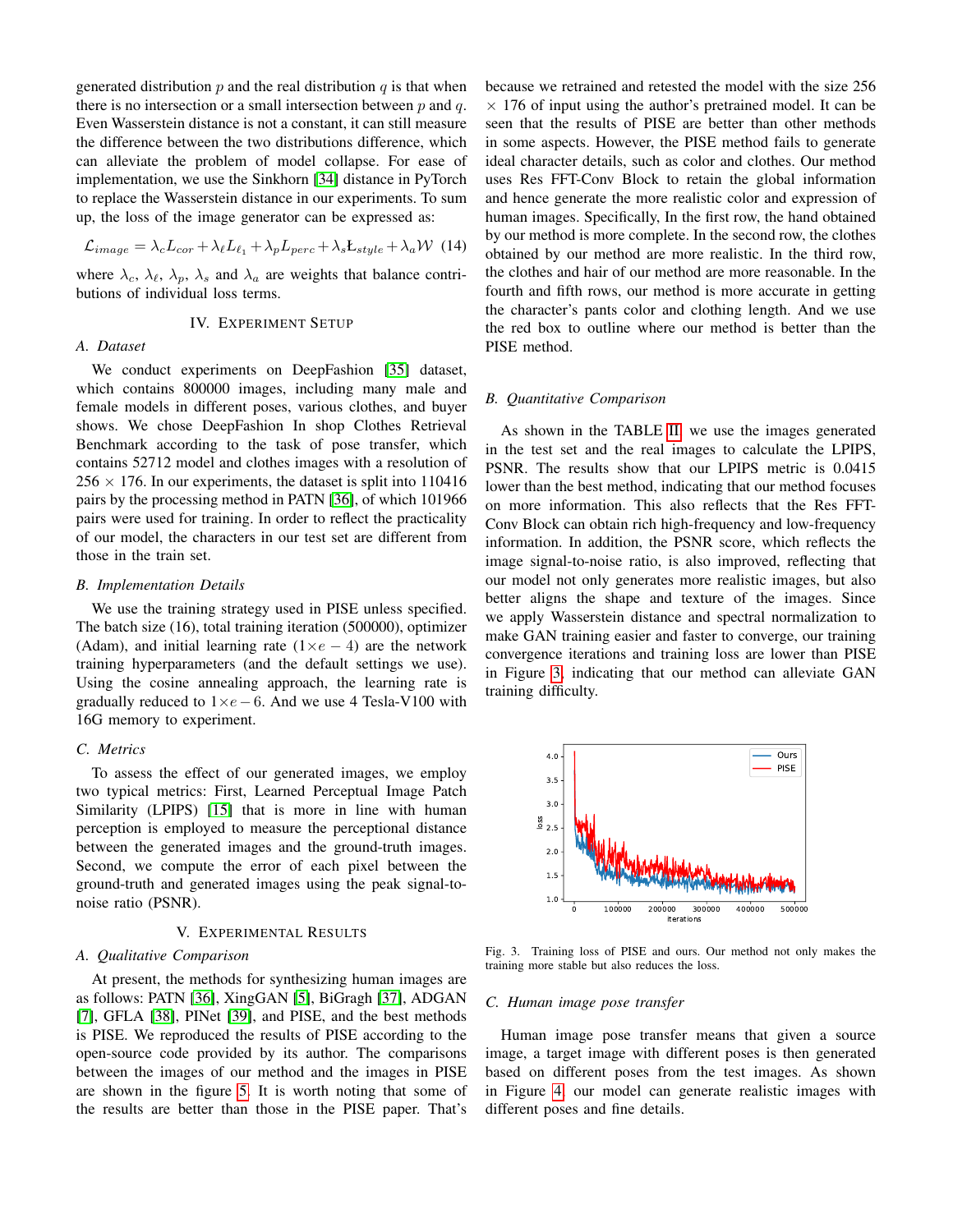<span id="page-5-2"></span>THE EFFECT OF SPECTRAL NORMALIZATION AND WASSERSTEIN DISTANCE. W/O BOTH: NEITHER SPECTRAL NORMALIZATION NOR WASSERSTEIN DISTANCE, W/O SPECTRAL NORM: WITH WASSERSTEIN DISTANCE BOT WITHOUT SPECTRAL NORMALIZATION, W/O WASSERSTEIN DISTANCE: WITH SPECTRAL NORMALIZATION BUT WITHOUT WASSERSTEIN DISTANCE, FULL: WITH WASSERSTEIN DISTANCE AND SPECTRAL NORMALIZATION.

| model<br>metrics       | $w/o$ both | w/o spectral norm | w/o Wasserstein distance | Full   |
|------------------------|------------|-------------------|--------------------------|--------|
| iterations of training | 362000     | 294000            | 268000                   | 253000 |
| LPIPS $\downarrow$     | 0.1668     | 0.1664            | 0.1656                   | 0.1644 |
| PSNR $\uparrow$        | 31.38      | 31.40             | 31.39                    | 31.40  |

<span id="page-5-0"></span>TABLE II QUANTITATIVE COMPARISON WITH STATE-OF-THE-ART METHODS. OUR METHOD GETS THE BEST SCORE IN TERMS OF BOTH LPIPS AND PSNR.

| Model             | LPIPS 1 | PSNR $\uparrow$ |
|-------------------|---------|-----------------|
| <b>PATN [36]</b>  | 0.2520  | 31.16           |
| BiGraph [37]      | 0.2428  | 31.38           |
| $XingGAN$ [5]     | 0.2914  | 31.08           |
| <b>GFLA</b> [38]  | 0.2219  | 31.28           |
| ADGAN [7]         | 0.2242  | 31.30           |
| <b>PINet</b> [39] | 0.2152  | 31.31           |
| <b>PISE</b> [8]   | 0.1844  | 31.38           |
| Ours)             | 0.1644  | 31.40           |



Fig. 4. Our results of human image synthesis in different poses.

#### <span id="page-5-1"></span>VI. ABLATION STUDY

To explore the source of the improved model performance of our method, we did an extensive ablation study to analyze the effect of each method on our experiments. Specifically, we analyze the effect of Res FFT-Conv Block and Wasserstein distance and spectral normalization separately. For clarity, we use quantitative metrics to measure, and we use the number of iterations to measure the convergence speed in the experiments.

*1) The effect of spectral normalization and Wasserstein distance:* We tested the effects of spectral normalization and Wasserstein distance on the experiments respectively. Following the principle of control variables, we only changed spectral normalization and Wasserstein distance in the model without changing the Res FFT-Conv Block. The experimental results are shown in TABLE [I.](#page-5-2) Both spectral normalization and Wasserstein distance can reduce the number of iterations for training to a certain extent (68000 for spectral norm, 94000

for Wasserstein distance), which means that they can improve the convergence speed of the model. Because Wasserstein distance restricts the model convergence at the level of the loss function, the optimization effect is more obvious. The result of Full (with spectral normalization and Wasserstein distance) shows that the two stacking effects are better. We argue that the two tricks belong to different levels of optimization, which makes better in the stacking effect.

*2) The Effect of Res FFT-Conv Block:* To explore the role of Res FFT-Conv Block, we compare the model with and without Res FFT-Conv Block, noting that other conditions (spectral normalization and Wasserstein distance) are the same. The results are shown in table [III.](#page-5-3) The LPIPS index with Res FFT-Conv Block is much better, and the number of iterations of training is substantially unchanged, which shows that Res FFT-Conv Block can significantly improve the quality of generation, but does not help much for stable training.

<span id="page-5-3"></span>TABLE III THE EFFECT OF RES FFT-CONV BLOCK. W/O: WITHOUT, W: WITH

| model<br>metrics       | w/o Res FFT-Conv | w Res FFT-Conv |
|------------------------|------------------|----------------|
| iterations of training | 256000           | 253000         |
| LPIPS $\downarrow$     | 0.1921           | 0.1644         |
| PSNR $\uparrow$        | 31.39            | 31.40          |

## VII. CONCLUSION

We find the shortcomings of this method by analyzing the most recently developed human image synthesis model PISE, and then improve it. Specifically, we improve the quality of generated images by introducing Res FFT-Conv Block instead of ordinary ResBlock. For improving the convergence speed of training, we employ Wasserstein distance instead of traditional JS divergence and use spectral normalization to improve the ability of the discriminator. Experiments show that our method achieves the best effect both in quality and quantity.

#### ACKNOWLEDGEMENT

This paper is supported by the Key Research and Development Program of Guangdong Province under grant No. 2021B0101400003. Corresponding author is Shijing Si from Ping An Technology (Shenzhen) Co., Ltd (shijing.si@outlook.com).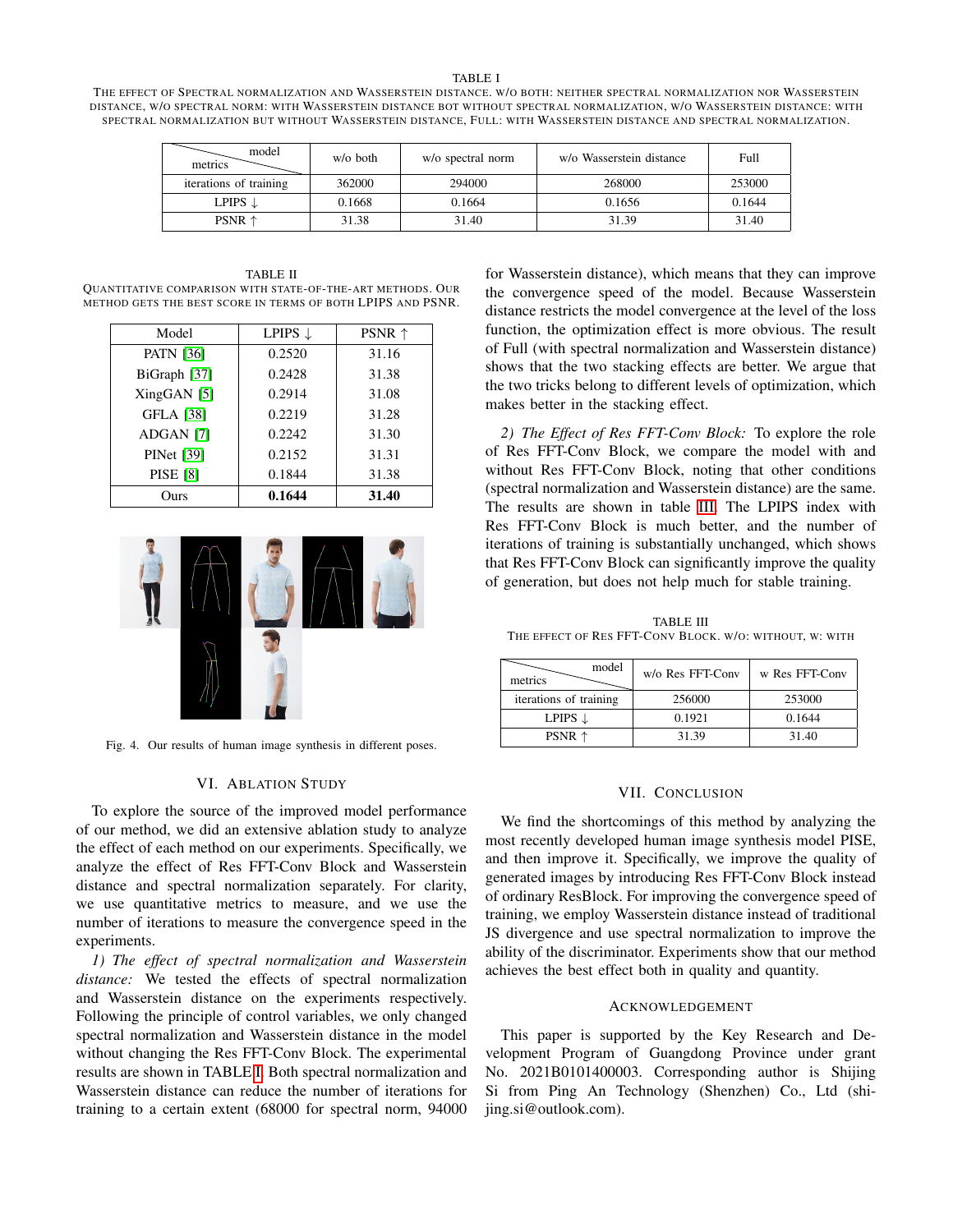

Fig. 5. Overall, our method is the best. Specifically, our method has the brightest colors and the most realistic expressions and is the closest to ground-truth. As you can see from the red box that is outlined in the figure.

#### **REFERENCES**

- <span id="page-6-18"></span><span id="page-6-0"></span>[1] H. Duan, J. Li, S. Fan, Z. Lin, X. Wu, and W. Cai, "Metaverse for social good: A university campus prototype," in *Proceedings of the 29th ACM International Conference on Multimedia*, 2021, pp. 153–161.
- <span id="page-6-1"></span>[2] J. Xiong, E.-L. Hsiang, Z. He, T. Zhan, and S.-T. Wu, "Augmented reality and virtual reality displays: emerging technologies and future perspectives," *Light: Science & Applications*, pp. 1–30, 2021.
- <span id="page-6-2"></span>[3] I. Goodfellow, J. Pouget-Abadie, M. Mirza, B. Xu, D. Warde-Farley, S. Ozair, A. Courville, and Y. Bengio, "Generative adversarial nets," *Advances in neural information processing systems*, vol. 27, 2014.
- <span id="page-6-3"></span>[4] S. Si, J. Wang, X. Qu, N. Cheng, W. Wei, X. Zhu, and J. Xiao, "Speech2video: Cross-modal distillation for speech to video generation," in *Interspeech 2021, 22nd Annual Conference of the International Speech Communication Association*. ISCA, 2021, pp. 1629–1633.
- <span id="page-6-4"></span>[5] H. Tang, S. Bai, L. Zhang, P. H. Torr, and N. Sebe, "Xinggan for person image generation," in *European Conference on Computer Vision*. Springer, 2020, pp. 717–734.
- <span id="page-6-5"></span>[6] K. Li, J. Zhang, Y. Liu, Y.-K. Lai, and Q. Dai, "Pona: Pose-guided nonlocal attention for human pose transfer," *IEEE Transactions on Image Processing*, vol. 29, pp. 9584–9599, 2020.
- <span id="page-6-6"></span>[7] Y. Men, Y. Mao, Y. Jiang, W.-Y. Ma, and Z. Lian, "Controllable person image synthesis with attribute-decomposed gan," in *Proceedings of the IEEE/CVF Conference on Computer Vision and Pattern Recognition*, 2020, pp. 5084–5093.
- <span id="page-6-7"></span>[8] J. Zhang, K. Li, Y.-K. Lai, and J. Yang, "Pise: Person image synthesis and editing with decoupled gan," in *Proceedings of the IEEE/CVF Conference on Computer Vision and Pattern Recognition*, 2021, pp. 7982–7990.
- <span id="page-6-8"></span>[9] Z. Cao, G. Hidalgo, T. Simon, S.-E. Wei, and Y. Sheikh, "Openpose:

realtime multi-person 2d pose estimation using part affinity fields," *IEEE transactions on pattern analysis and machine intelligence*, vol. 43, no. 1, pp. 172–186, 2019.

- <span id="page-6-9"></span>[10] K. Gong, X. Liang, Y. Li, Y. Chen, M. Yang, and L. Lin, "Instancelevel human parsing via part grouping network," in *Proceedings of the European Conference on Computer Vision (ECCV)*, 2018, pp. 770–785.
- <span id="page-6-10"></span>[11] X. Mao, Y. Liu, W. Shen, Q. Li, and Y. Wang, "Deep residual fourier transformation for single image deblurring," *arXiv preprint arXiv:2111.11745*, 2021.
- <span id="page-6-11"></span>[12] J. Zhang, Y. Zhu, W. Li, W. Fu, and L. Cao, "Drnet: A deep neural network with multi-layer residual blocks improves image denoising," *IEEE Access*, vol. 9, pp. 79 936–79 946, 2021.
- <span id="page-6-12"></span>[13] M. Arjovsky, S. Chintala, and L. Bottou, "Wasserstein generative adversarial networks," in *International conference on machine learning*. PMLR, 2017, pp. 214–223.
- <span id="page-6-13"></span>[14] T. Miyato, T. Kataoka, M. Koyama, and Y. Yoshida, "Spectral normalization for generative adversarial networks," *6th International Conference on Learning Representations, ICLR*, 2018.
- <span id="page-6-14"></span>[15] R. Zhang, P. Isola, A. A. Efros, E. Shechtman, and O. Wang, "The unreasonable effectiveness of deep features as a perceptual metric," in *Proceedings of the IEEE/CVF Conference on Computer Vision and Pattern Recognition*, 2018, pp. 586–595.
- <span id="page-6-15"></span>[16] Q. Huynh-Thu and M. Ghanbari, "Scope of validity of psnr in image/video quality assessment," *Electronics letters*, vol. 44, no. 13, pp. 800–801, 2008.
- <span id="page-6-16"></span>[17] M. Loper, N. Mahmood, J. Romero, G. Pons-Moll, and M. J. Black, "Smpl: A skinned multi-person linear model," *ACM transactions on graphics (TOG)*, vol. 34, no. 6, pp. 1–16, 2015.
- <span id="page-6-17"></span>[18] H. Zhang, Y. Tian, X. Zhou, W. Ouyang, Y. Liu, L. Wang, and Z. Sun,